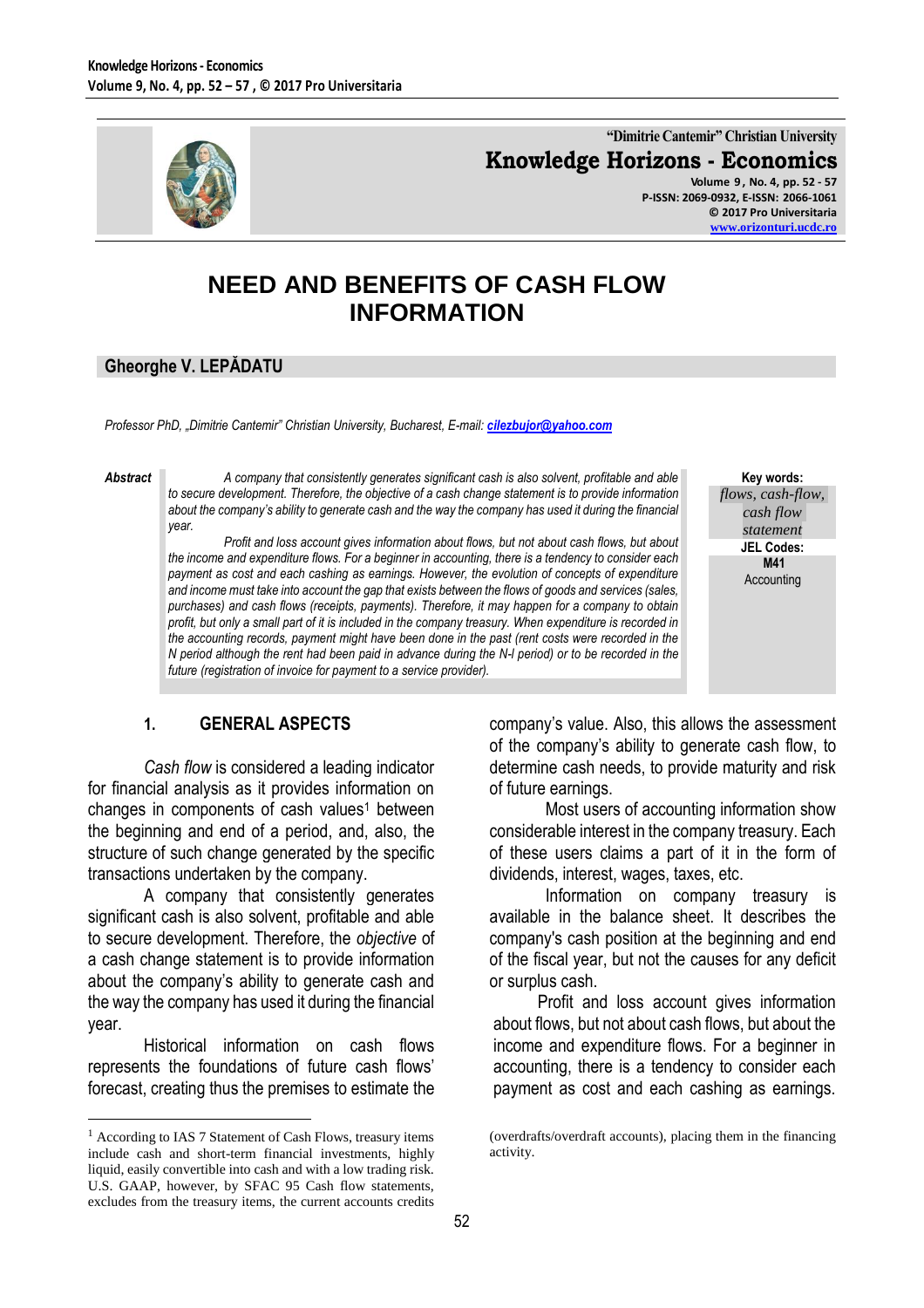However, the evolution of concepts of expenditure and income must take into account the gap that exists between the flows of goods and services (sales, purchases) and cash flows (receipts, payments). Therefore, it may happen for a company to obtain profit, but only a small part of it is included in the company treasury. When expenditure is recorded in the accounting records, payment might have been done in the past (rent costs were recorded in the N period although the rent had been paid in advance during the N-l period) or to be recorded in the future (registration of invoice for payment to a service provider). Also, some expenses do not affect cash flows (depreciation expenses and provisions) or relate to different inventories. When income is recorded, the collection might have been done in the past (the rent income was registered in the N period although the rent had been cashed in the N-1 period) or to be recorded in the future (recording a sale to a customer). Also, some income does not affect cash flows (income from provisions) or relate to inventories or property.

Having a Cash flow statement, users can assess changes in net assets of a company's financial structure and its ability to adapt to different circumstances and opportunities, to develop models to assess different companies.

We should not overlook that cash flow statement brings about the much desired reconciliation between the accounting result and cash flow. For this reason, IASB requires all companies that report in compliance with IFRS to prepare such a situation. In contrast, U.S. GAAP allows certain investment companies not to make such a situation.

# **2. ORIGIN AND DESTINATION OF FUNDS**

Over time, in their attempt of systematization of information regarding the structure, origin and destination of funds used by the company, regulators have concluded that **liquidity changes** *can be explained by the action of three types of activities* based on a functional classification in the company:

1. *Operating* activities, defined in a residual manner, as the main income-producing activities and other activities that do not include investment or financing activities;

2. *Investment* activities, defined as those activities related to the acquisition and disposal of fixed assets and other investments not included under investments in cash equivalents;

3. *Financing* activities, defined as those activities that alter the size and composition of financing sources (equity and loans).

Both the international and the U.S. standard refer to the Cash flow statement format by the need to structure such a statement by detailing cash inputs (receipts) and outflows (payments) for each type of activity.

Although defined by resorting to financing and investment, the cash flow generated from operating activities is a vital indicator for measuring the financial performance of the company, its size depending on the company's capacity to generate sufficient cash for further investment, to provide dividends, to repay loans, all without resorting to external sources of funding. We must not forget the importance of forecasting future cash flows related to operating. In defining the composition of flow generated by operating activities, *IAS 7 Cash flow statements* creates a first connection with the company's outcome: flows related to operating activities generally result from transactions and other events that enter into the determination of net profit or loss. We can say, therefore, that the Cash flow statement changes the accounting result into an actually cashed result.

Although content is exemplified by receipts/payments related to various routine activities, methods of presentation allow a reporting by the direct or the indirect methods. The works of convergence undertaken by the IASB and FASB study options for reconsideration the cash flow requirements. The debate concerns the possibility of waiving the indirect method, but the possibility of maintaining the direct method as requirement of presentation, with information regarding the resulttreasury reconciliation in the Notes.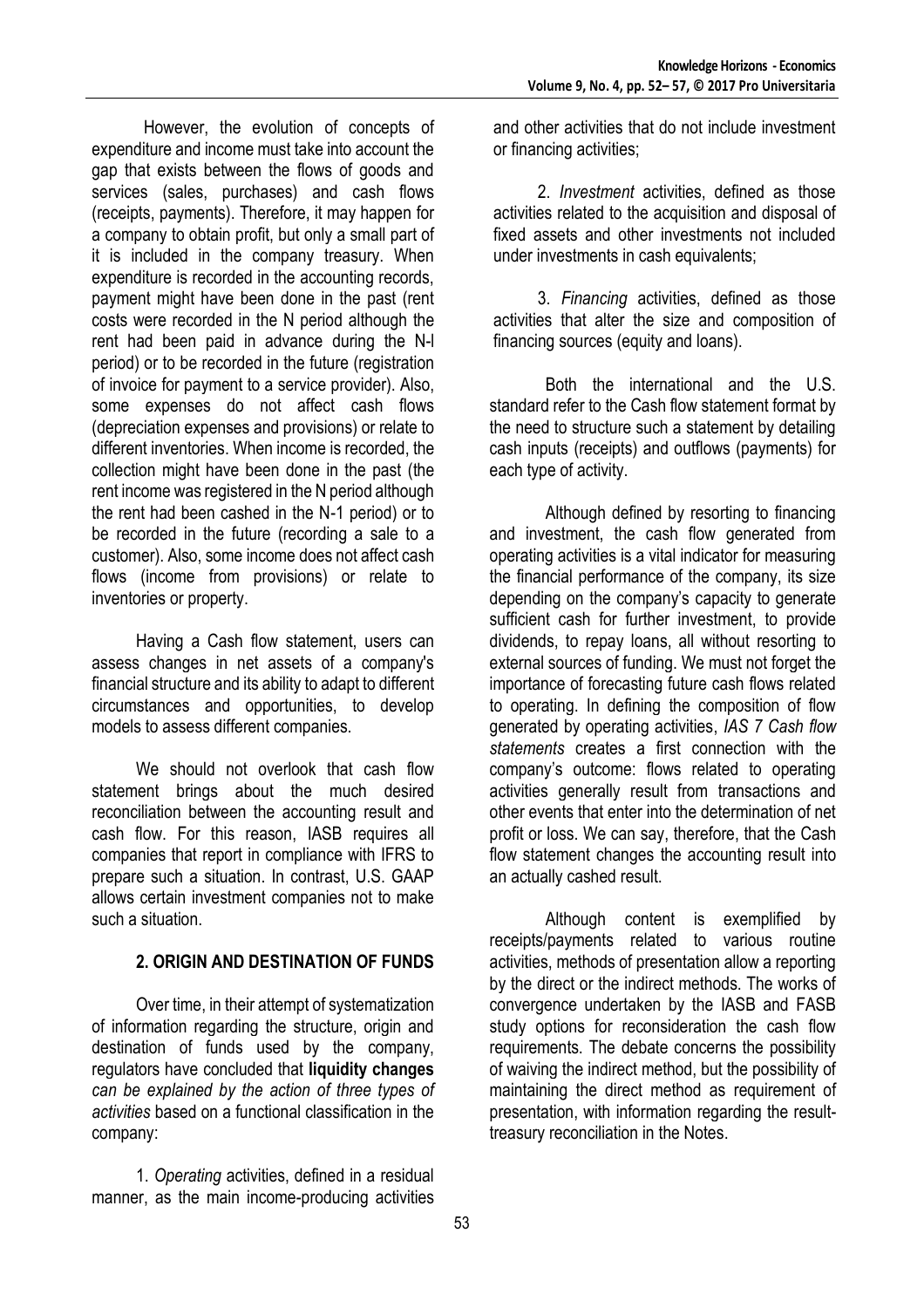### **3. CONTENT OF OPERATING FLOWS**

Based on the *direct method*, the presentation of information consists of detailing receipts and gross cash payments arising directly from the accounting records or indirectly, by adjusting the sales and their cost with the variations of related assets or liabilities.

Supervisory bodies encourage the election of the direct method to respond to the reason of drawing a flow statement, to report by parallelism the cash input and output. The same requirements are found in the American normalization.

We list below the *content of operating flows* under the two ways of presentation:

#### *Direct method*

Collection of receivables

- Payment of commercial debts
- Payments of debts and social contributions
- Payments of taxes and duties
- Payments of operation related interests
- +/- Collection/payments from natural disasters

To make such method more understandable, we suggest a computation based on the equation: *Initial balance + Inputs (confirmations) = Final balance + Outputs (discharges)*, which will position indicators on payments and collections according to the structures they are placed in the Trial balance.

The *indirect method* reports the same flow values as the direct method, but their coverage is different, starting from the accounting result (profit/loss for the period) adjusted with the effects of transactions that have no monetary nature, delays or liabilities and the cash flows from investment and financing activities.

A first method of determining the operation related flow is based on correcting the self-financing capacity adjusted with the variation of the working capital requirements and it is referred to as selffinancing capacity. This can be discussed from two perspectives generated by variants of calculation: based on gross operating surplus or the net accounting result. According to the author, the

second method is the *method of operation flows*, which can use the model presented in *IAS 7 Cash flow statements* and which we detail below:

#### *Indirect method*

Gross result

+/- Adjustments which do not generate cash flows: +/- Adjustments for depreciation and provisions for impairment

+ / - Profit/losses from exchange rate related to claims or liabilities pending

+ / - Profit/losses from exchange rate related to current cash items

+ / - Adjustments which do not affect operation financial income + financial expenses

= Operating result generating cash flow variations

+ / - Increase/decrease in trade receivables and operation related

+ / - Increase/decrease of inventories

+ / - Decrease/increase of operating debts (business, labor, tax, other than taxes).

The direct method is desired by investors because it allows the establishment of the company's value based on cash flow projections. The indirect method is preferred by managers, because hides from external users the real picture about the liquidity and solvency of the company, and by accountants, for ease of calculation.

The cash flow from operations, which mainly represents the difference between collections from customers and payments to suppliers and employees, provides investors with additional information, being a good indicator for measuring the company's performance.

Unlike the presentation requirements for operating flows, investment and financing flows must be submitted by the direct method, without making reference to the indirect method.

*Cash flows from investment activities* are reported as follows:

• The main classes of gross receipts in cash and gross cash payments are reported separately;

• Aggregate cash flows arising from acquisitions or disposals of subsidiaries and other business units are classified as investments.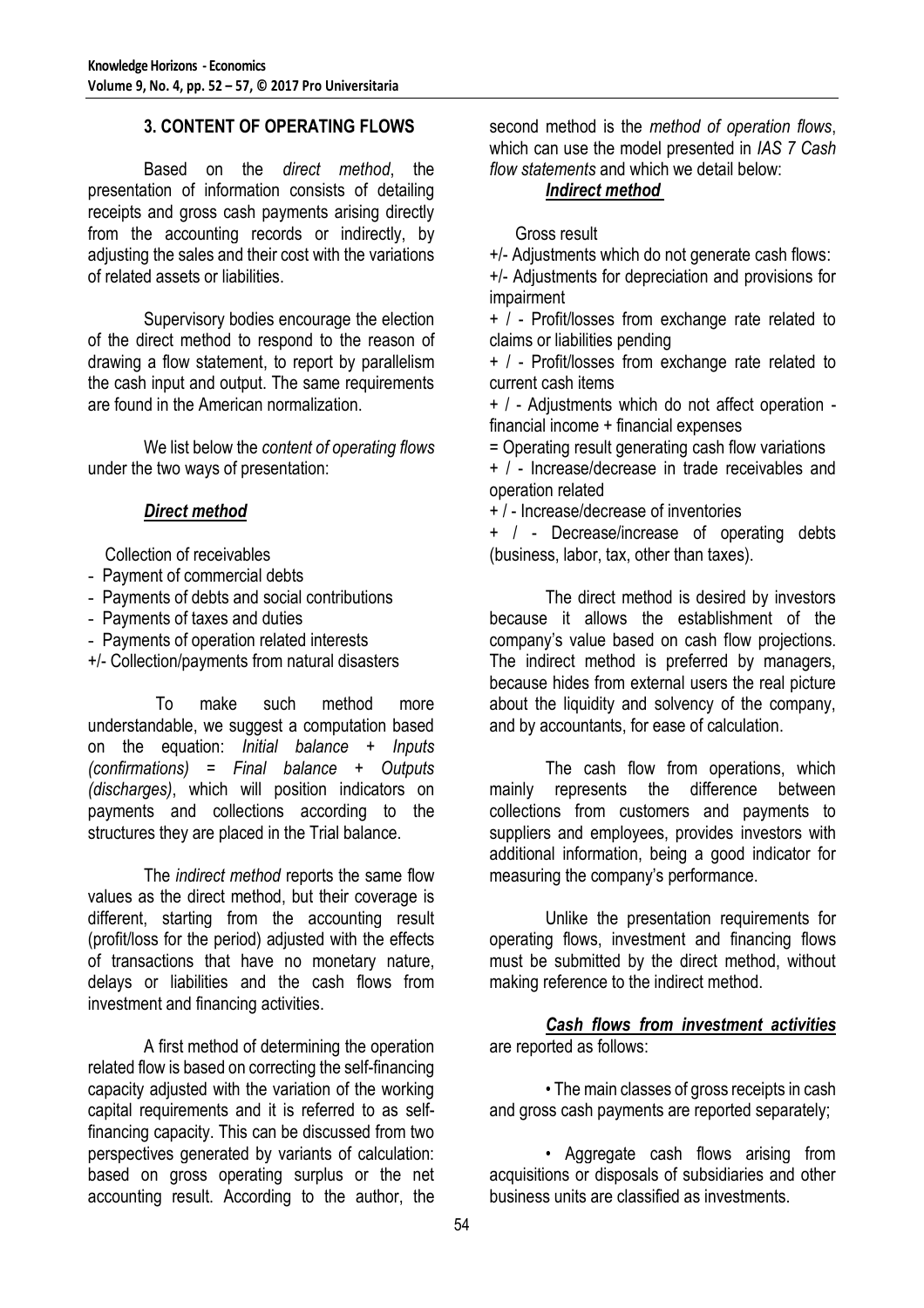#### *Cash flows from financing activities* are

reported separately by presenting the main classes of gross cash receipts and payments.

Reporting is allowed on a **net** basis for the following cash flows:

• Cash flows on behalf of clients.

• Elements with rapid rotation, large amounts and short-term maturity (e.g., purchase and sale of investments).

The interest and dividends paid must be consistently treated as operating activities or as financing activities.

Cash flows from income taxes are classified normally as operating (except where specifically identified as financing or investment).

A foreign exchange transaction is recorded in the functional currency, using the exchange rate when cash flows occur.

Cash flows of foreign operations are translated using the exchange rates existing at the dates of occurrence of cash flows.

Where entities are accounted for by the equity or cost method, only actual cash flows generated by these entities (e.g. cashed dividends) are highlighted in the statement of cash flows.

Cash flows from joint ventures are included proportionally in the cash flow statement.

For classifying cash flows in one of three categories of activities, supervisory bodies provide a series of statements aimed at clarifying confusing situations:

• The interest paid and interest and dividends received are usually classified as operating flows and dividends paid as funding flows. *IAS 7 Statement of Cash Flows* allow the interest paid, as reflected of the cost of loans, to be included in the financing activity, the interest and dividends received, as a reflection of gains from loans and purchases of financial investments, to be included in the investment activity and dividends paid to be treated as payments

resulting from the company's operating activities (part of the activity's outcome);

- The requirement on the classification of extraordinary items per three types of activities, although it would seem at first sight that does not ensure compatibility with the new version of IAS 1, that prohibits the display of a category of extraordinary items, does not contradict this requirement because items such as losses or gains from disasters will be presented separately because of their nature and will be classified either as financial items, or as actual operating items, or other operation items;
- Gains and losses arising from exchange rate changes of foreign currencies are recognized at a time and related to receivables and payables not yet settled, do not generate cash flows. Exchange differences relating to cash holdings will detail the state of the treasury and do not fall into one of the three activities.
- Income tax information is not required as separate information in the income and loss account, but an indication of *IAS 7 Cash Flow Statement* remains valid in terms of classifying income tax payments in one of the three categories.

The cash flow statement of required by *IFRS* shows the sources of cash inflows received by an entity during an accounting period, and the purposes for which they have been used.

The statement is part the analysis of an activity because it allows the analyst to determine the following:

- The company's ability to generate cash from its activities
- The consequences quantified in cash of the investing and financing decisions
- The effects of management decisions on financial policy
- Constant capacity of a company to generate cash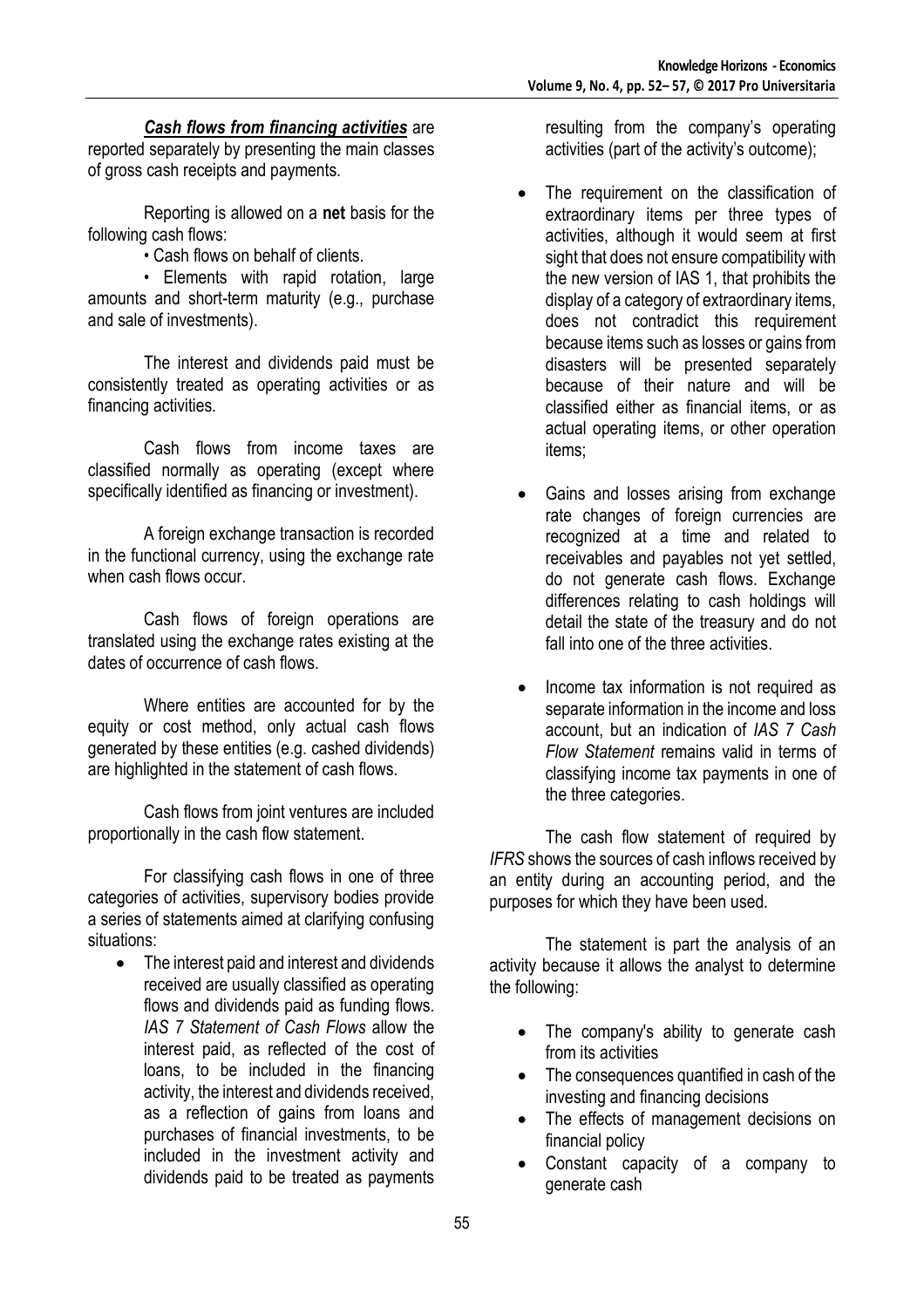- How good the operating cash flow is correlated with net income
- Impact of accounting on earnings quality
- Information on long-term liquidity and solvency of a company
- If business continuity assumption is reasonable or not
- The capacity of firms to finance growth from internally generated funds

Since cash inflows and outflows represent objective information, the data presented in the cash flow statement are an economic reality. The statement reconciles the increase or decrease at the level of cash or cash equivalents of an entity that appears during the accounting period (objectively verifiable information).

Moreover, this statement should be read taking into account the following aspects:

- There are analysts who believe that accounting rules are created primarily to promote comparability, rather than to reflect economic reality. Even if this approach has been considered a tough one, it is true that much flexibility in accounting may raise problems to analysts, who are primarily interested in evaluating a company's future ability to generate cash from its activities.
- As the data from the profit and loss account, cash flows can be unpredictable from one period to another, reflecting random, cyclical and seasonal transactions, which imply cash and sectorial trends. Important trends can be difficult to decipher on the long term, starting from short-term fluctuations, less significant, of such data.

At the level of the European standardization, *the Fourth Directive* does not require the presentation of cash flow statements, but allows including other statements concerning financial statements with the balance sheet, the profit and loss account and annexes. Accordingly, Member States avoid requiring companies to draft and submit the cash flow statements in the companies' records, but encourages it. As a general

practice, drawing a statement where liquidity is required to reflect changes in companies listed on international markets, namely those that prepare consolidated financial statements.

Until the amendment of the European Directive, the requirement of reporting the financial position was met by issuing a Funding statement, gradually replaced by the Flow statement.

## **4. CONCLUSIONS**

In general, for a well managed and financially stable company, the cash derived from operating activities is higher than the net income; if not, the analyst must be skeptical in terms of the company's solvency.

Companies recoding growth often have negative free cash flows because their rapid growth requires capital expenditure and other investments with higher values. Mature companies often have positive free cash flows, while declining firms often have extremely positive free cash flows, because lack of growth means a low level of capital expenditure. Therefore, free cash flow with highly growing value is not necessarily positive or negative; they depend largely on the stage of the life cycle of the industry where the company operates. That is why free cash flow should be evaluated in conjunction with company's income related projections.

Many valuation models use operating cash flow, encouraging management to record entries as deriving from operation (normal and recurring) and outputs as related either investment or financing. Here are other areas where discretionary leadership elections could influence the presentation of cash flows:

- Payment of taxes. The management is interested in reducing taxes related to the current year, choosing accounting methods for the financial statement to defer payment of taxes for a future period.
- Discretionary expenditure. The management can manipulate operating cash flow by programming payments or bearing certain discretionary expenses